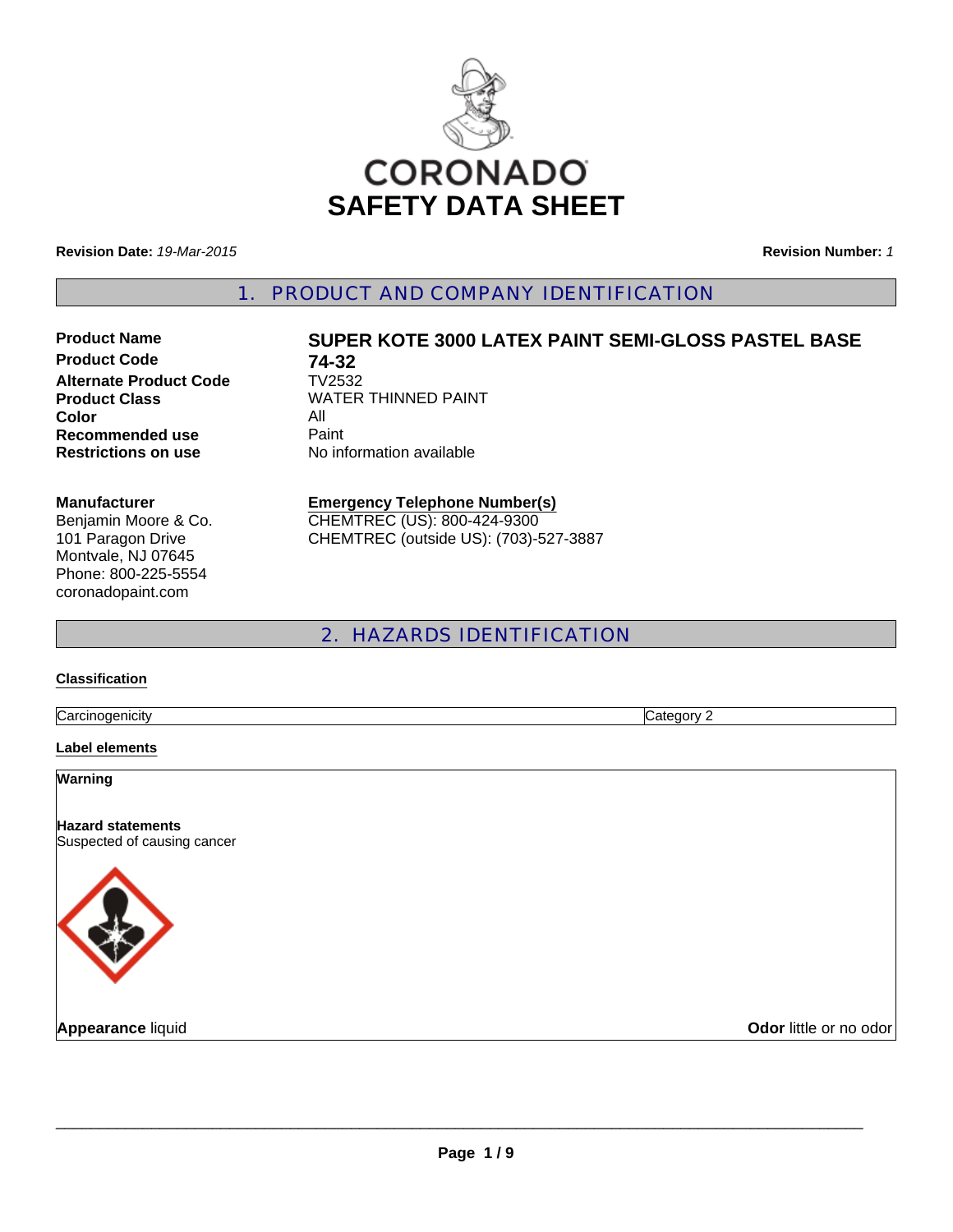#### 74-32 - **SUPER KOTE 3000 LATEX PAINT SEMI-GLOSS Revision Date:** 19-Mar-2015 **PASTEL BASE**

#### **Precautionary Statements - Prevention**

Obtain special instructions before use Do not handle until all safety precautions have been read and understood Use personal protective equipment as required

#### **Precautionary Statements - Response**

If exposed or concerned get medical attention

# **Precautionary Statements - Storage**

Store locked up

### **Precautionary Statements - Disposal**

Dispose of contents/container to an approved waste disposal plant

#### **Hazards not otherwise classified (HNOC)**

Not Applicable

#### **Other information**

No information available

# 3. COMPOSITION INFORMATION ON COMPONENTS

 $\Box$ 

| <b>Chemical Name</b>                             | <b>CAS-No</b> | Weight % (max) |
|--------------------------------------------------|---------------|----------------|
| Titanium dioxide                                 | 13463-67-7    | 15             |
| Kaolin                                           | 1332-58-7     |                |
| Propanoic acid, 2-methyl-, monoester with 2,2,4- | 25265-77-4    |                |
| trimethyl-1,3-pentanediol                        |               |                |

## 4. FIRST AID MEASURES

| <b>General Advice</b>                  | No hazards which require special first aid measures.                                               |
|----------------------------------------|----------------------------------------------------------------------------------------------------|
| <b>Eye Contact</b>                     | Rinse thoroughly with plenty of water for at least 15 minutes and consult a physician.             |
| <b>Skin Contact</b>                    | Wash off immediately with soap and plenty of water removing all contaminated<br>clothes and shoes. |
| <b>Inhalation</b>                      | Move to fresh air. If symptoms persist, call a physician.                                          |
| Ingestion                              | Clean mouth with water and afterwards drink plenty of water. Consult a physician if<br>necessary.  |
| <b>Most Important Symptoms/Effects</b> | No information available.                                                                          |
| <b>Notes To Physician</b>              | Treat symptomatically.                                                                             |

# 5. FIRE-FIGHTING MEASURES

**Suitable Extinguishing Media** Maximum Use extinguishing measures that are appropriate to local circumstances and the surrounding environment.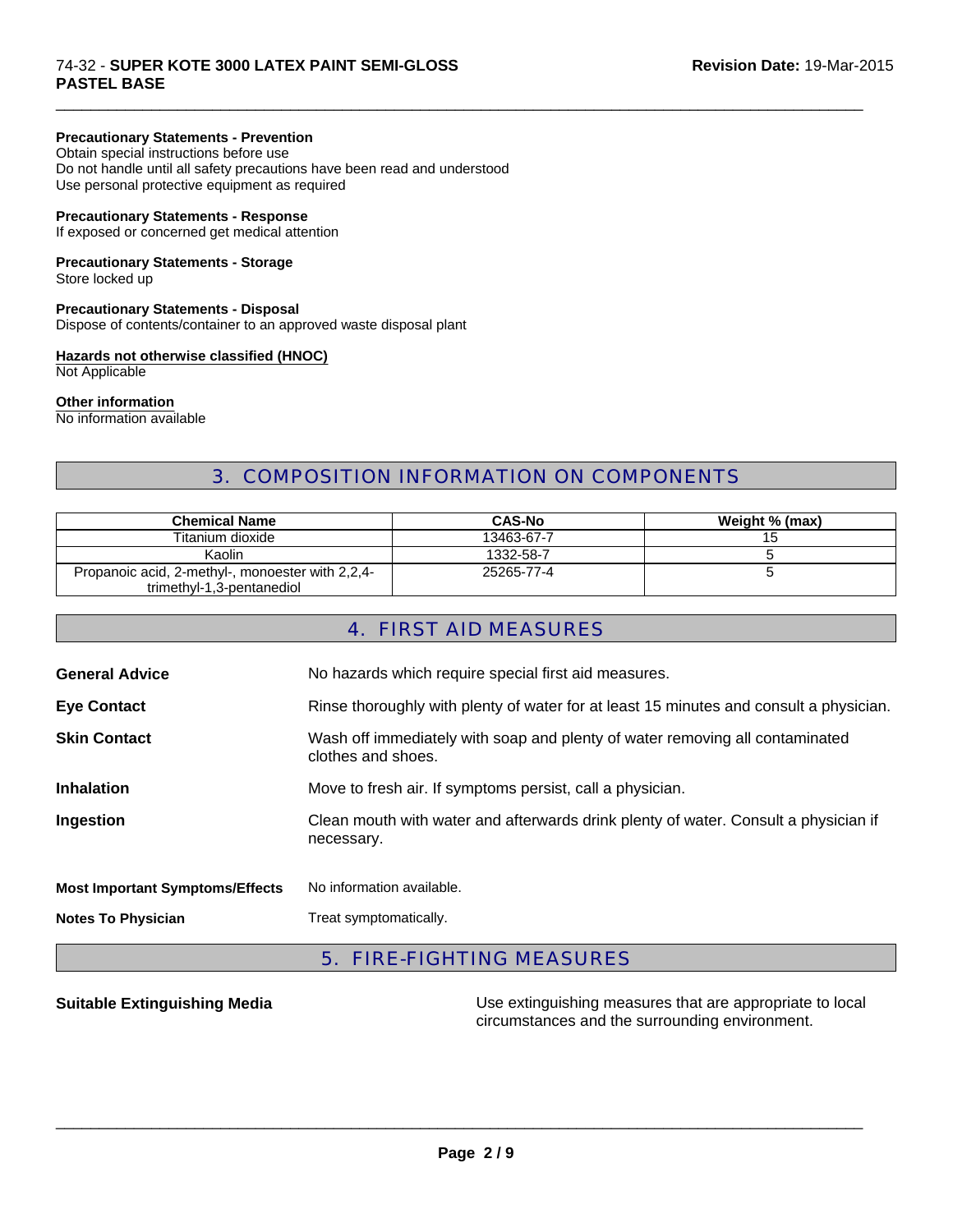| <b>Protective Equipment And Precautions For Firefighters</b>                                      | As in any fire, wear self-contained breathing apparatus<br>pressure-demand, MSHA/NIOSH (approved or equivalent)<br>and full protective gear. |
|---------------------------------------------------------------------------------------------------|----------------------------------------------------------------------------------------------------------------------------------------------|
| <b>Specific Hazards Arising From The Chemical</b>                                                 | Closed containers may rupture if exposed to fire or extreme<br>heat.                                                                         |
| <b>Sensitivity To Mechanical Impact</b>                                                           | No                                                                                                                                           |
| <b>Sensitivity To Static Discharge</b>                                                            | No.                                                                                                                                          |
| <b>Flash Point Data</b><br>Flash Point (°F)<br>Flash Point (°C)<br><b>Flash Point Method</b>      | Not applicable<br>Not applicable<br>Not applicable                                                                                           |
| <b>Flammability Limits In Air</b><br><b>Lower Explosion Limit</b><br><b>Upper Explosion Limit</b> | Not applicable<br>Not applicable                                                                                                             |
| <b>NFPA</b><br>Health: 1<br>Flammability: 0                                                       | <b>Instability: 0</b><br><b>Special: Not Applicable</b>                                                                                      |
| <b>NFPA Legend</b><br>$\bigcap$ Not Horordoug                                                     |                                                                                                                                              |

 $\Box$ 

- 0 Not Hazardous
- 1 Slightly
- 2 Moderate
- 3 High
- 4 Severe

*The ratings assigned are only suggested ratings, the contractor/employer has ultimate responsibilities for NFPA ratings where this system is used.*

*Additional information regarding the NFPA rating system is available from the National Fire Protection Agency (NFPA) at www.nfpa.org.*

### 6. ACCIDENTAL RELEASE MEASURES

| <b>Personal Precautions</b>      | Avoid contact with skin, eyes and clothing. Ensure adequate ventilation.                             |
|----------------------------------|------------------------------------------------------------------------------------------------------|
| <b>Other Information</b>         | Prevent further leakage or spillage if safe to do so.                                                |
| <b>Environmental Precautions</b> | See Section 12 for additional Ecological Information.                                                |
| <b>Methods For Clean-Up</b>      | Soak up with inert absorbent material. Sweep up and shovel into suitable containers<br>for disposal. |

# 7. HANDLING AND STORAGE

| <b>Handling</b>               | Avoid contact with skin, eyes and clothing. Avoid breathing vapors, spray mists or<br>sanding dust. In case of insufficient ventilation, wear suitable respiratory equipment. |
|-------------------------------|-------------------------------------------------------------------------------------------------------------------------------------------------------------------------------|
| <b>Storage</b>                | Keep container tightly closed. Keep out of the reach of children.                                                                                                             |
| <b>Incompatible Materials</b> | No information available                                                                                                                                                      |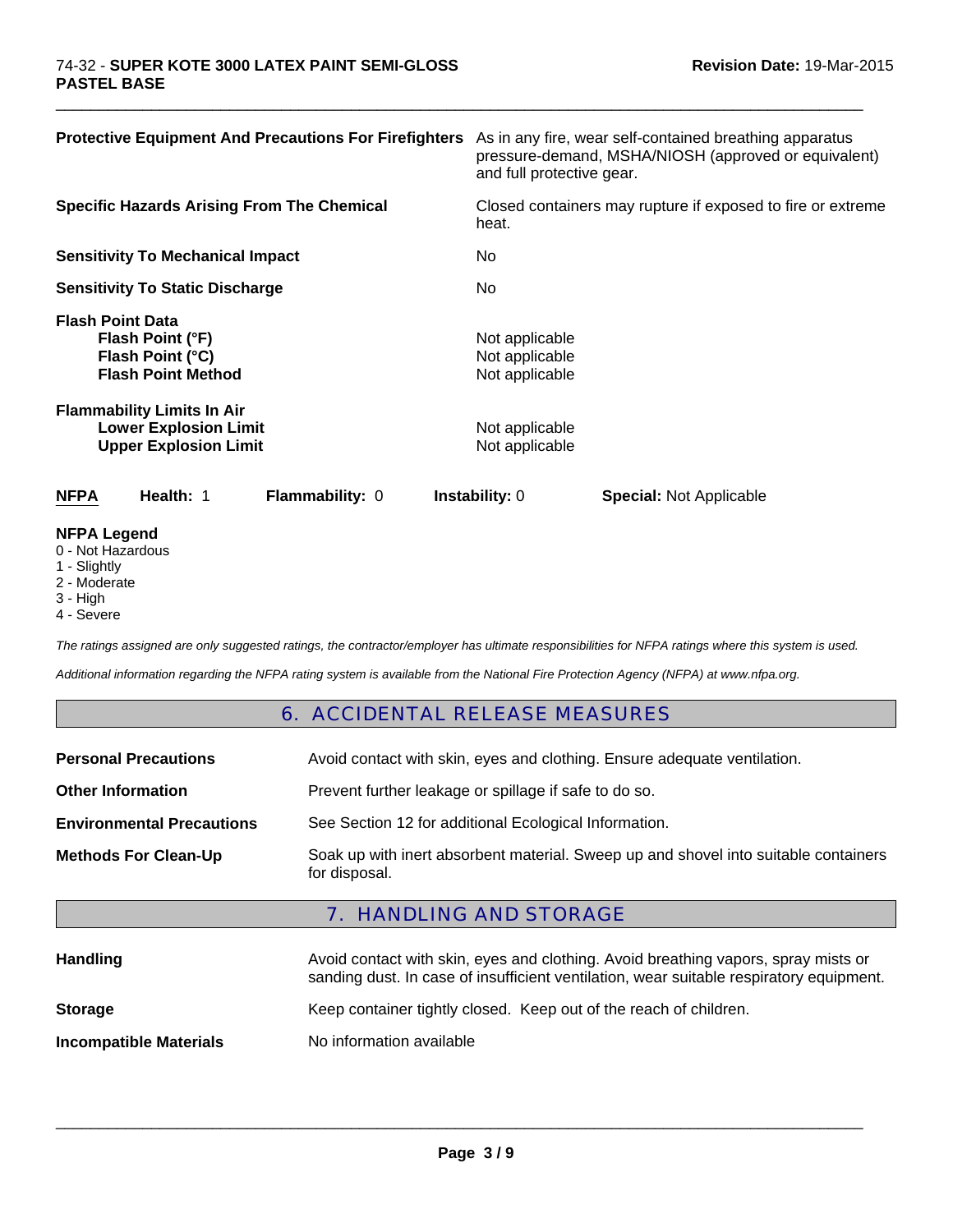# 8. EXPOSURE CONTROLS / PERSONAL PROTECTION

 $\Box$ 

#### **Exposure Limits**

| <b>Chemical Name</b>                                                             | <b>ACGIH</b>               | <b>OSHA</b>                                                   |
|----------------------------------------------------------------------------------|----------------------------|---------------------------------------------------------------|
| Titanium dioxide                                                                 | 10 mg/m <sup>3</sup> - TWA | 15 mg/m <sup>3</sup> - TWA                                    |
| Kaolin                                                                           | 2 mg/m <sup>3</sup> - TWA  | 15 mg/m <sup>3</sup> - TWA total<br>5 mg/m <sup>3</sup> - TWA |
| Propanoic acid, 2-methyl-,<br>monoester with 2,2,4-trimethyl-<br>1,3-pentanediol | N/E                        | N/E                                                           |

| <b>Engineering Measures</b>          | Ensure adequate ventilation, especially in confined areas.                                                                          |
|--------------------------------------|-------------------------------------------------------------------------------------------------------------------------------------|
| <b>Personal Protective Equipment</b> |                                                                                                                                     |
| <b>Eye/Face Protection</b>           | Safety glasses with side-shields.                                                                                                   |
| <b>Skin Protection</b>               | Protective gloves and impervious clothing                                                                                           |
| <b>Respiratory Protection</b>        | In case of insufficient ventilation wear suitable respiratory equipment.                                                            |
| <b>Hygiene Measures</b>              | Avoid contact with skin, eyes and clothing. Remove and wash contaminated clothing<br>before re-use. Wash thoroughly after handling. |

#### 9. PHYSICAL AND CHEMICAL PROPERTIES

| liquid                   |
|--------------------------|
| little or no odor        |
| No information available |
| $9.95 - 10.05$           |
| $1.19 - 1.20$            |
| No information available |
| No information available |
| No information available |
| No information available |
| No information available |
| No information available |
| No information available |
| $35 - 45$                |
| $25 - 35$                |
| $55 - 65$                |
| $65 - 75$                |
| < 100                    |
| 212                      |
| 100                      |
| 32                       |
| 0                        |
| Not applicable           |
| Not applicable           |
| Not applicable           |
| Not applicable           |
| Not applicable           |
| Not applicable           |
|                          |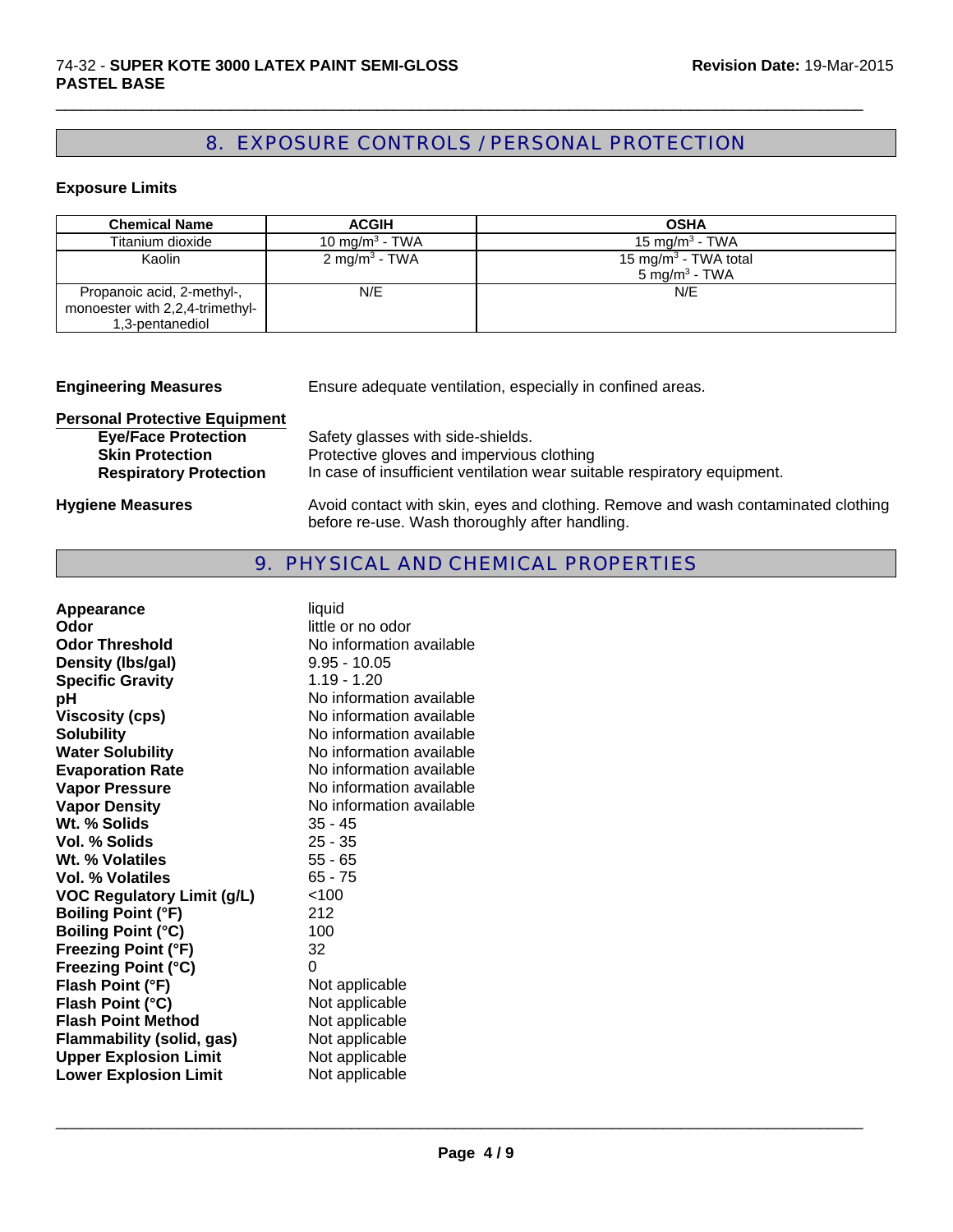# 9. PHYSICAL AND CHEMICAL PROPERTIES

 $\Box$ 

**Autoignition Temperature (°F)** No information available Autoignition Temperature (°C) No information available **Decomposition Temperature (°F)** No information available **Decomposition Temperature (°C)** No information available **Partition Coefficient (noctanol/water)**

No information available.

## 10. STABILITY AND REACTIVITY

| <b>Reactivity</b>                         | Not Applicable                           |
|-------------------------------------------|------------------------------------------|
| <b>Chemical Stability</b>                 | Stable under normal conditions.          |
| <b>Conditions To Avoid</b>                | Prevent from freezing                    |
| <b>Incompatible Materials</b>             | No materials to be especially mentioned. |
| <b>Hazardous Decomposition Products</b>   | None under normal use.                   |
| <b>Possibility Of Hazardous Reactions</b> | None under normal conditions of use.     |

# 11. TOXICOLOGICAL INFORMATION

#### **Information on likely routes of exposure**

| <b>Product Information</b> |                          |
|----------------------------|--------------------------|
| <b>Inhalation</b>          | No information available |
| Eye contact                | No information available |
| <b>Skin contact</b>        | No information available |

**Acute Toxicity**

**Product Information** No information available

#### **Information on toxicological effects**

**Symptoms** No information available

#### **Delayed and immediate effects as well as chronic effects from short and long-term exposure**

| <b>Sensitization:</b>       | No information available. |
|-----------------------------|---------------------------|
| <b>Mutagenic Effects</b>    | No information available  |
| <b>Reproductive Effects</b> | No information available. |

**Ingestion** No information available

#### **Numerical measures of toxicity**

#### **The following values are calculated based on chapter 3.1 of the GHS document**

| ATEmix (oral)          | 54046 mg/kg   |
|------------------------|---------------|
| <b>ATEmix (dermal)</b> | 1086412 mg/kg |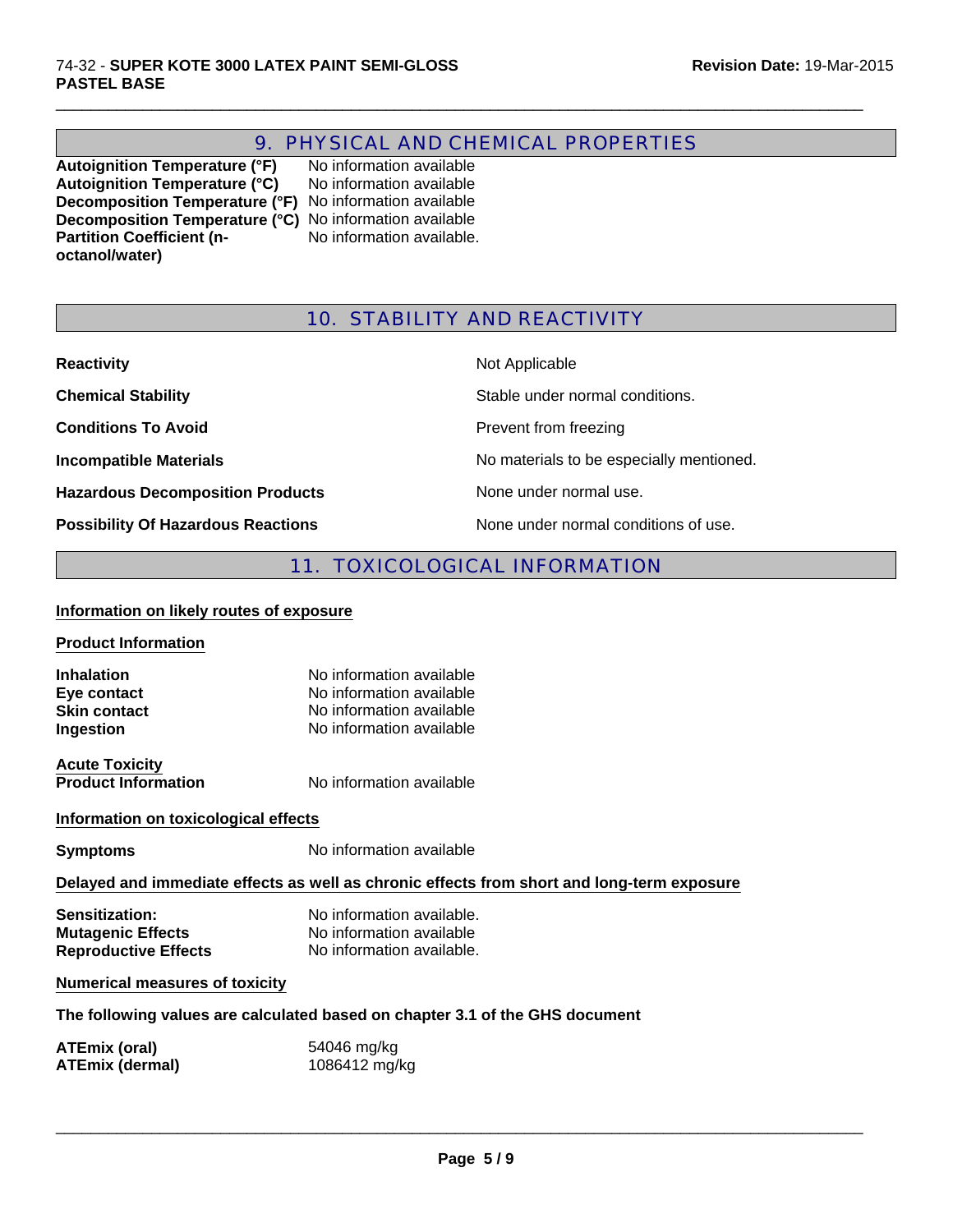#### **Acute Toxicity Component**

#### Titanium dioxide

LD50 Dermal:  $> 10000$  mg/m<sup>3</sup> (Rabbit) LC50 Inhalation (Dust):  $> 6.82$  mg/L (Rat, 4 hr.) LD50 Oral: > 10000 mg/kg (Rat)

Kaolin LD50 Oral: > 5000 mg/kg (Rat)

Propanoic acid, 2-methyl-, monoester with 2,2,4-trimethyl-1,3-pentanediol

LD50 Oral: mg/kg (Rat) LD50 Dermal: > mg/kg (Rabbit) LC50 Inhalation (Vapor): mg/L (Rat)

#### **Carcinogenicity**

*The information below indicates whether each agency has listed any ingredient as a carcinogen:*

| <b>Chemical Name</b>  | IARC                 | <b>NTP</b> | <b>OSHA Carcinogen</b> |
|-----------------------|----------------------|------------|------------------------|
|                       | 2Β<br>Possible Human |            | Listed                 |
| Titanium<br>dioxide ו | Carcinogen           |            |                        |

 $\Box$ 

• Although IARC has classified titanium dioxide as possibly carcinogenic to humans (2B), their summary concludes: "No significant exposure to titanium dioxide is thought to occur during the use of products in which titanium dioxide is bound to other materials, such as paint."

#### **Legend**

IARC - International Agency for Research on Cancer NTP - National Toxicity Program OSHA - Occupational Safety & Health Administration

12. ECOLOGICAL INFORMATION

# **Ecotoxicity Effects**

### **Product Information**

**Acute Toxicity to Fish**

No information available

**Acute Toxicity to Aquatic Invertebrates**

No information available

#### **Acute Toxicity to Aquatic Plants**

No information available

#### **Persistence / Degradability**

No information available.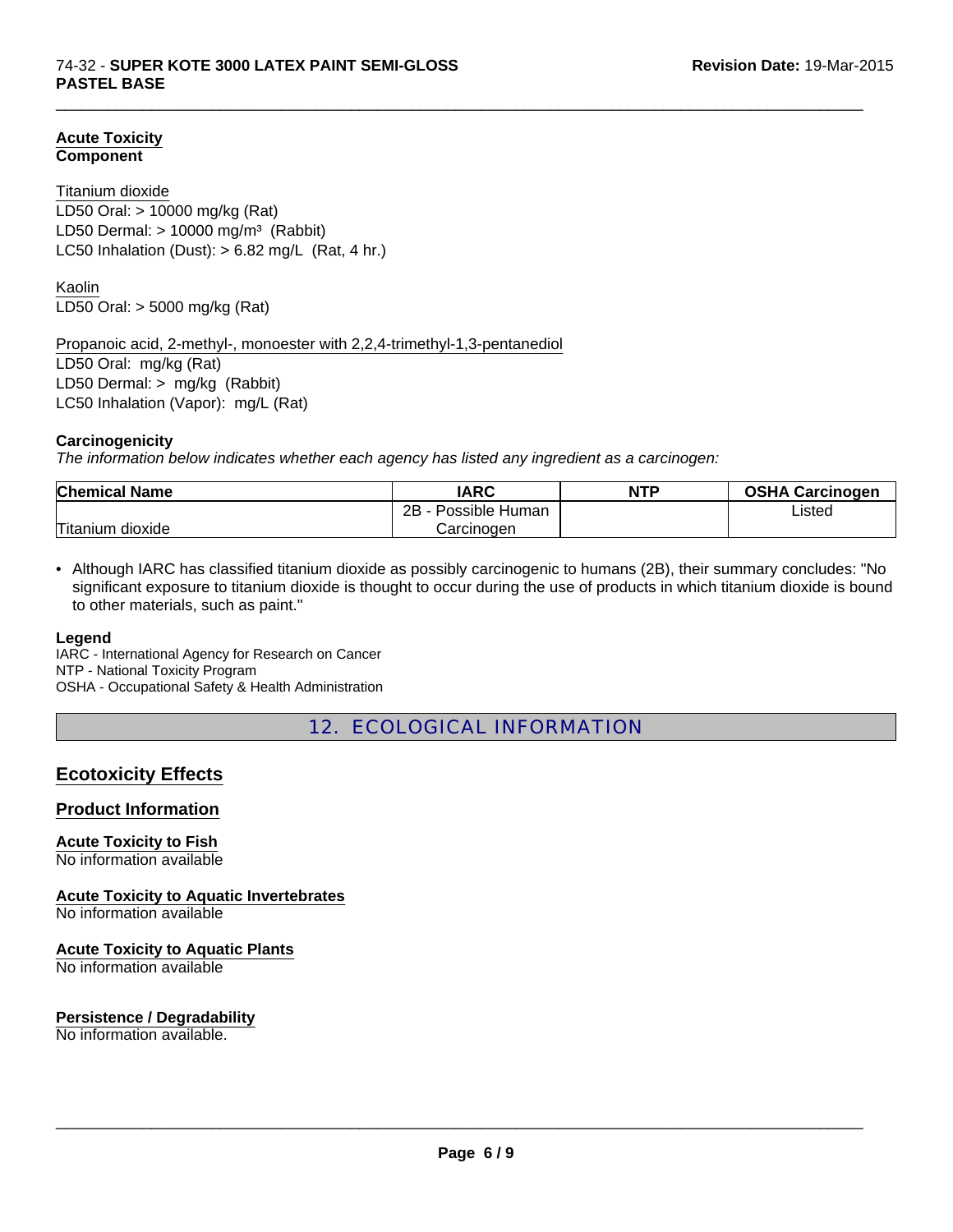#### **Bioaccumulation / Accumulation**

No information available.

#### **Mobility in Environmental Media**

No information available.

#### **Ozone**

No information available

#### **Component**

#### **Acute Toxicity to Fish**

Titanium dioxide LC50: >1000 mg/L (Fathead Minnow - 96 hr.)

#### **Acute Toxicity to Aquatic Invertebrates**

No information available

#### **Acute Toxicity to Aquatic Plants**

No information available

 $\Box$ 

Waste Disposal Method **Dispose of in accordance with federal, state, provincial, and local regulations. Local** requirements may vary, consult your sanitation department or state-designated environmental protection agency for more disposal options.

#### 14. TRANSPORT INFORMATION

**DOT** Not regulated **ICAO / IATA** Not regulated

**IMDG / IMO** Not regulated

# 15. REGULATORY INFORMATION

### **International Inventories**

| <b>TSCA: United States</b> | Yes - All components are listed or exempt. |
|----------------------------|--------------------------------------------|
| <b>DSL: Canada</b>         | Yes - All components are listed or exempt. |

# **Federal Regulations**

## **SARA 311/312 hazardous categorization**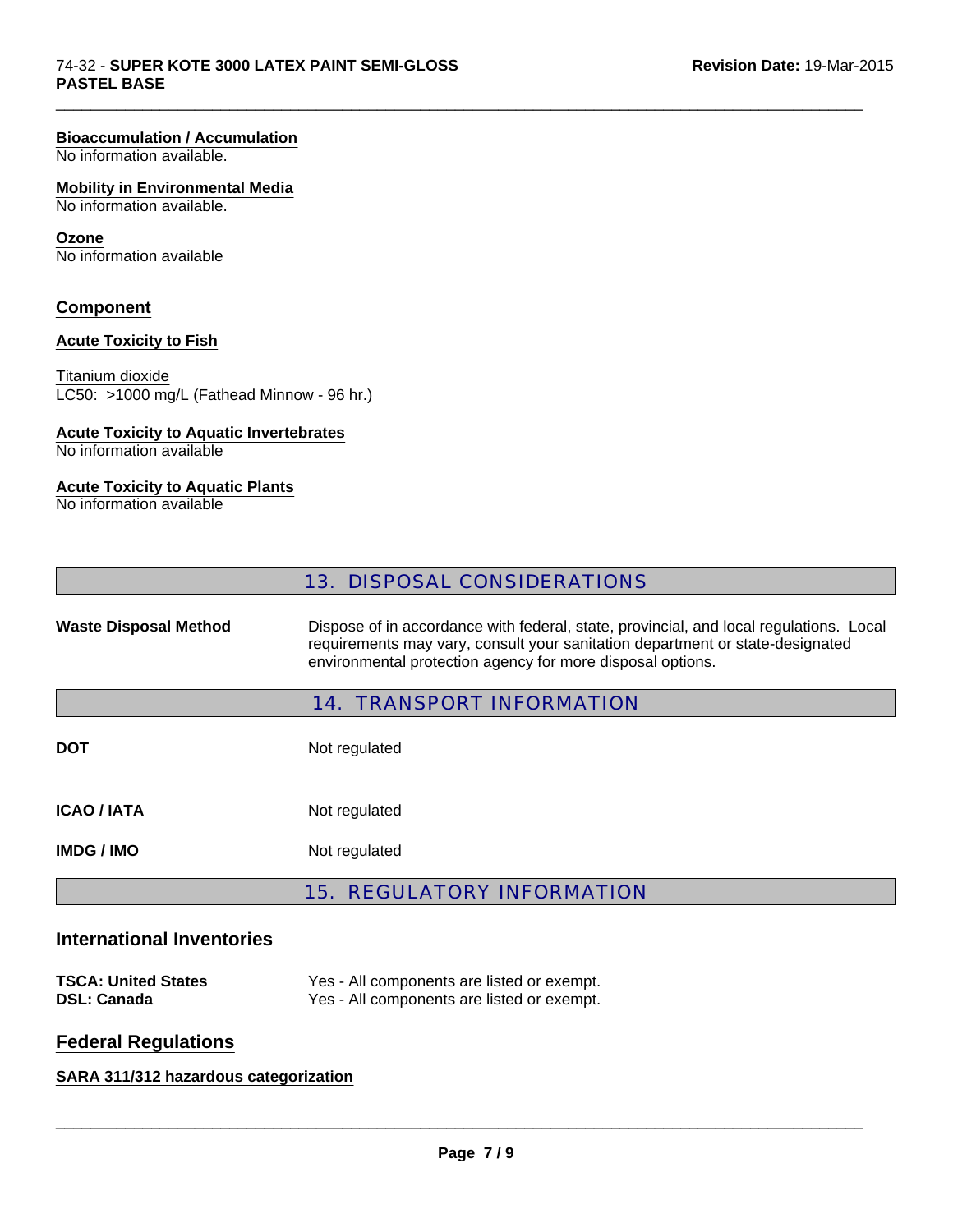#### 74-32 - **SUPER KOTE 3000 LATEX PAINT SEMI-GLOSS PASTEL BASE**

| Acute Health Hazard               | Nο |
|-----------------------------------|----|
| Chronic Health Hazard             | Nο |
| Fire Hazard                       | Nο |
| Sudden Release of Pressure Hazard | N٥ |
| Reactive Hazard                   | N٥ |

### **SARA 313**

Section 313 of Title III of the Superfund Amendments and Reauthorization Act of 1986 (SARA). This product contains a chemical or chemicals which are subject to the reporting requirements of the Act and Title 40 of the Code of Federal Regulations, Part 372:

 $\Box$ 

*None*

#### **Clean Air Act, Section 112 Hazardous Air Pollutants (HAPs) (see 40 CFR 61)** This product contains the following HAPs:

*None*

## **State Regulations**

#### **California Proposition 65**

*This product may contain small amounts of materials known to the state of California to cause cancer or reproductive harm.*

#### **State Right-to-Know**

| <b>Chemical Name</b>       | husatts<br>Ма<br>лизецз | <b>New</b><br>Jersev | Pennsvlvania |
|----------------------------|-------------------------|----------------------|--------------|
| --<br>dioxide<br>. itaniur |                         |                      |              |
| Kaolin                     |                         |                      |              |

#### **Legend**

X - Listed

# 16. OTHER INFORMATION

**Reactivity:** 0 **PPE:** - **HMIS Health:** 1 **Flammability:** 0

#### **HMIS Legend**

- 0 Minimal Hazard
- 1 Slight Hazard
- 2 Moderate Hazard
- 3 Serious Hazard
- 4 Severe Hazard
- \* Chronic Hazard

X - Consult your supervisor or S.O.P. for "Special"

handling instructions.

*Note: The PPE rating has intentionally been left blank. Choose appropriate PPE that will protect employees from the hazards the material will present under the actual normal conditions of use.*